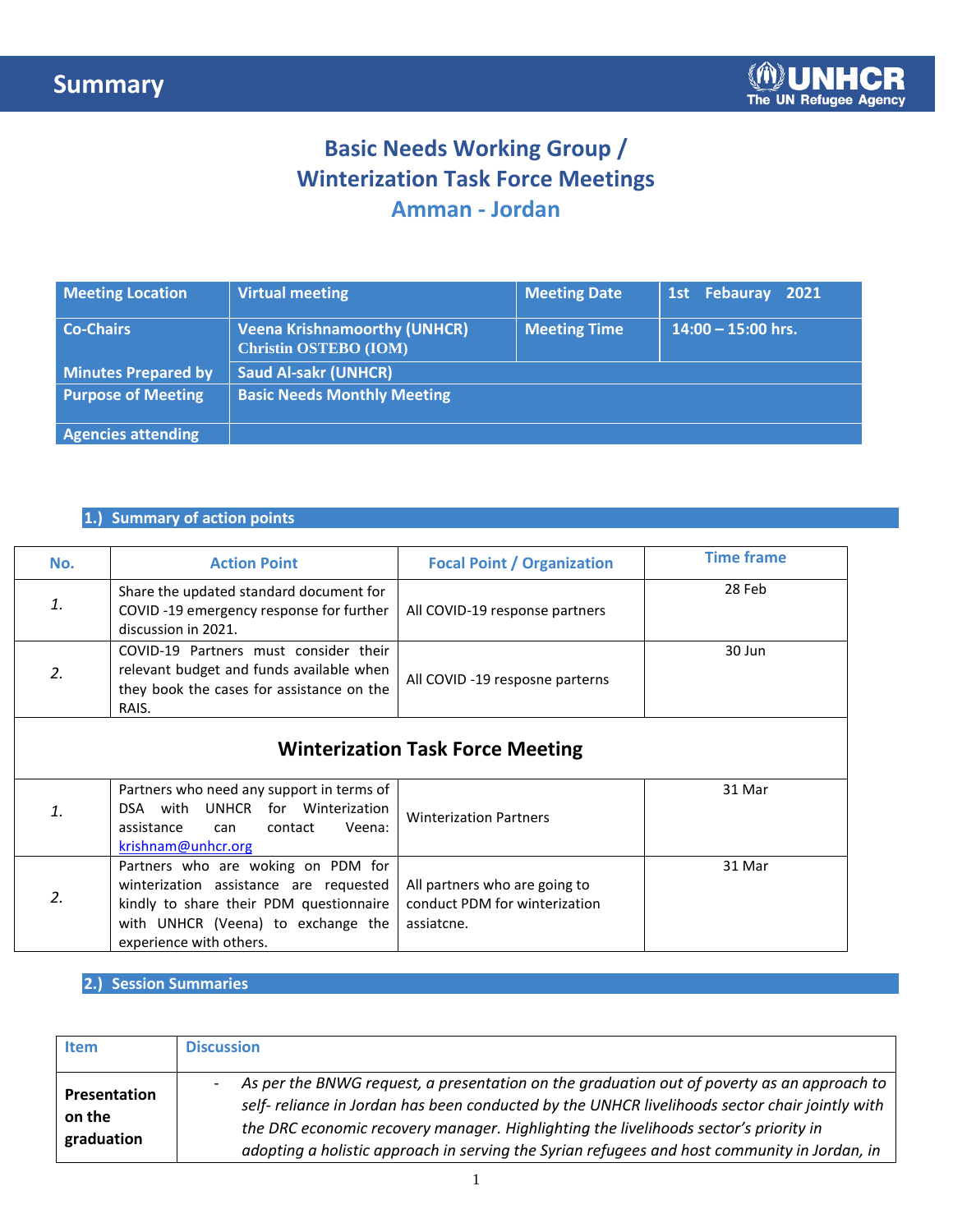# **Summary**

| out of poverty                           | addition to supporting the refugees to be more reliant by facilitating the available livelihoods                                                                                                                    |
|------------------------------------------|---------------------------------------------------------------------------------------------------------------------------------------------------------------------------------------------------------------------|
| in Jordan                                | opportunities to cover their families need.                                                                                                                                                                         |
|                                          | More information is available in the presentation's material which can be found via the                                                                                                                             |
|                                          | following link: https://mcusercontent.com/21ac4d661afc676782cbf14bc/files/135b7ad9-                                                                                                                                 |
|                                          | 6baf-4fa2-965d-3f6cb4fa1db3/The Graduation Approach in Jordan.pptx                                                                                                                                                  |
| <b>Survival MEB</b>                      |                                                                                                                                                                                                                     |
|                                          | UNHCR VAF coordinator presented an in-detail brief on SMEB for Syrian refugees in urban,<br>$\overline{\phantom{a}}$<br>highlighting the poverty lines that were decided to be used in Jordan which are MEB & SMEB. |
|                                          | More detailed information about steps in updating the MEB and the application of SMEB in                                                                                                                            |
|                                          | Basic Needs sector can be found the presentation's material via the following link:                                                                                                                                 |
|                                          | https://mcusercontent.com/21ac4d661afc676782cbf14bc/files/bcdc69a1-e819-4603-823c-                                                                                                                                  |
|                                          | c9ad84615eaa/SMEB 2020 BNWG Feb 2021.pdf                                                                                                                                                                            |
|                                          |                                                                                                                                                                                                                     |
| <b>Food security</b>                     | Presentation about the food security part of MEB has been delivered by WFP, mentioning<br>$\overline{\phantom{a}}$                                                                                                  |
| part / MEB                               | that for this year a new approach was adopted to calculate the food basket from the                                                                                                                                 |
|                                          | monthly cost to yearly average, as this will include the seasonal development and its impact                                                                                                                        |
|                                          | on the food prices.                                                                                                                                                                                                 |
|                                          | Through relying on this approach, the yearly average cost for the WFP food basket has                                                                                                                               |
|                                          | increased by 1.64 % in 2020 in comparison to 2019.                                                                                                                                                                  |
|                                          | Presentation material can be found via the following link:                                                                                                                                                          |
|                                          | https://mcusercontent.com/21ac4d661afc676782cbf14bc/files/eb360698-2394-464f-865f-                                                                                                                                  |
|                                          | 45bcc80cc3cf/MEB 2020 Food.pptx                                                                                                                                                                                     |
| <b>Assistance</b>                        | Presentation on this has been provided by the UNHCR to clarify how the assistance and<br>$\overline{\phantom{a}}$                                                                                                   |
|                                          |                                                                                                                                                                                                                     |
|                                          |                                                                                                                                                                                                                     |
| and                                      | assessment that targeted PoCs in Jordan governorates have been conducted, mentioning the                                                                                                                            |
| <b>Assessment</b><br><b>Conducted to</b> | assessment tools and means for the cash assistances and the results of that, noting that all                                                                                                                        |
| PoCs per                                 | the data of this brief was as per the RAIS for 2020 and as of $25th$ of Jan 2021.                                                                                                                                   |
| Governorate                              | To review the details of this presentation and for any further information please get the                                                                                                                           |
| <b>Distribution in</b>                   | related material using the following link:                                                                                                                                                                          |
| Jordan                                   | https://mcusercontent.com/21ac4d661afc676782cbf14bc/files/84a8d0db-6638-41bf-a60c-                                                                                                                                  |
| Jan-2021                                 | ca50d8c0124c/Assistance and Assessment per gov BNWG Jan 2021 External.pptx                                                                                                                                          |
| <b>COVID-10</b>                          |                                                                                                                                                                                                                     |
|                                          | The three months of COVID-19 emergency response have been extended to six months,                                                                                                                                   |
| update                                   | while the package of assistance will remain the same.                                                                                                                                                               |
|                                          | The eligible refugee households for the COVID-19 assistance are now almost 55,000 cases.<br>Booking the cases for COVID-19 response on RAIS has been extended till Jun 2021.                                        |
|                                          |                                                                                                                                                                                                                     |
|                                          | <b>Winterization Task Force meeting</b>                                                                                                                                                                             |
| <b>Updates</b>                           | UNHCR: For this winter UNHCR had fund available for 47,000 refugee families, the assistance                                                                                                                         |
|                                          | has been provided in Nov & Dec 2020, and there is no indication for any additional fund in                                                                                                                          |
|                                          | this regard.                                                                                                                                                                                                        |
|                                          | UNHCR: All the assistance that was provided for winterization has been reflected on the                                                                                                                             |
|                                          | related dashboard and RAIS.                                                                                                                                                                                         |
|                                          | UNHCR: I s now finalizing its PDM for winterization and will share the related questionnaire                                                                                                                        |